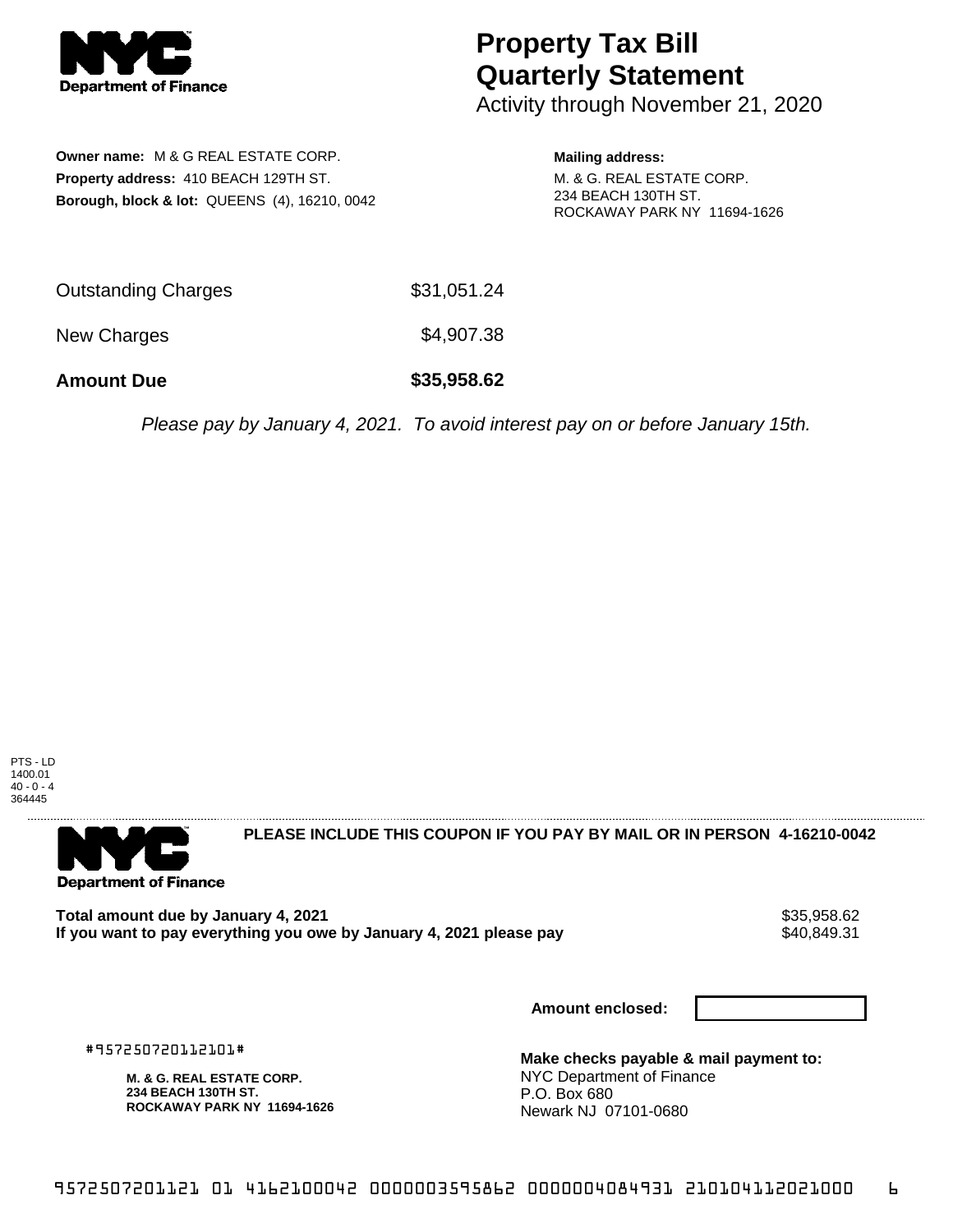

| <b>Billing Summary</b>                                                     | <b>Activity Date Due Date</b> |                      | Amount       |
|----------------------------------------------------------------------------|-------------------------------|----------------------|--------------|
| Outstanding charges including interest and payments                        |                               |                      | \$31,051.24  |
| <b>Finance-Property Tax</b>                                                |                               | 01/01/2021           | \$4,765.36   |
| Adopted Tax Rate                                                           |                               |                      | \$142.02     |
| <b>Total amount due</b>                                                    |                               |                      | \$35,958.62  |
| <b>Tax Year Charges Remaining</b>                                          | <b>Activity Date</b>          | <b>Due Date</b>      | Amount       |
| <b>Finance-Property Tax</b>                                                |                               | 04/01/2021           | \$4,765.36   |
| <b>Adopted Tax Rate</b>                                                    |                               |                      | \$142.02     |
| Total tax year charges remaining                                           |                               |                      | \$4,907.38   |
| If you want to pay everything you owe by January 4, 2021 please pay        |                               | \$40,849.31          |              |
| If you pay everything you owe by January 4, 2021, you would save:          |                               |                      | \$16.69      |
| How We Calculated Your Property Tax For July 1, 2020 Through June 30, 2021 |                               |                      |              |
|                                                                            |                               | Overall              |              |
| Tax class 4 - Commercial Or Industrial                                     |                               | <b>Tax Rate</b>      |              |
| Original tax rate billed                                                   |                               | 10.5370%             |              |
| New Tax rate                                                               |                               | 10.6940%             |              |
| <b>Estimated Market Value \$433,000</b>                                    |                               |                      |              |
|                                                                            |                               |                      | <b>Taxes</b> |
| <b>Billable Assessed Value</b>                                             |                               | \$180,900            |              |
| <b>Taxable Value</b>                                                       |                               | \$180,900 x 10.6940% |              |
| <b>Tax Before Abatements and STAR</b>                                      |                               | \$19,345.48          | \$19,345.48  |
| Annual property tax                                                        |                               |                      | \$19,345.48  |
| Original property tax billed in June 2020                                  |                               |                      | \$19,061.44  |
| <b>Change In Property Tax Bill Based On New Tax Rate</b>                   |                               |                      | \$284.04     |

Please call 311 to speak to a representative to make a property tax payment by telephone.

For information about the interest rate charged on late payments, visit nyc.gov/taxbill.

## **Home banking payment instructions:**

- 1. **Log** into your bank or online bill pay website.
- 2. **Add** the new payee: NYC DOF Property Tax. Enter your account number, which is your boro, block and lot, as it appears here: 4-16210-0042 . You may also need to enter the address for the Department of Finance. The address is P.O. Box 680, Newark NJ 07101-0680.
- 3. **Schedule** your online payment using your checking or savings account.

## **Did Your Mailing Address Change?**

If so, please visit us at **nyc.gov/changemailingaddress** or call **311.**

When you provide a check as payment, you authorize us either to use information from your check to make a one-time electronic fund transfer from your account or to process the payment as a check transaction.